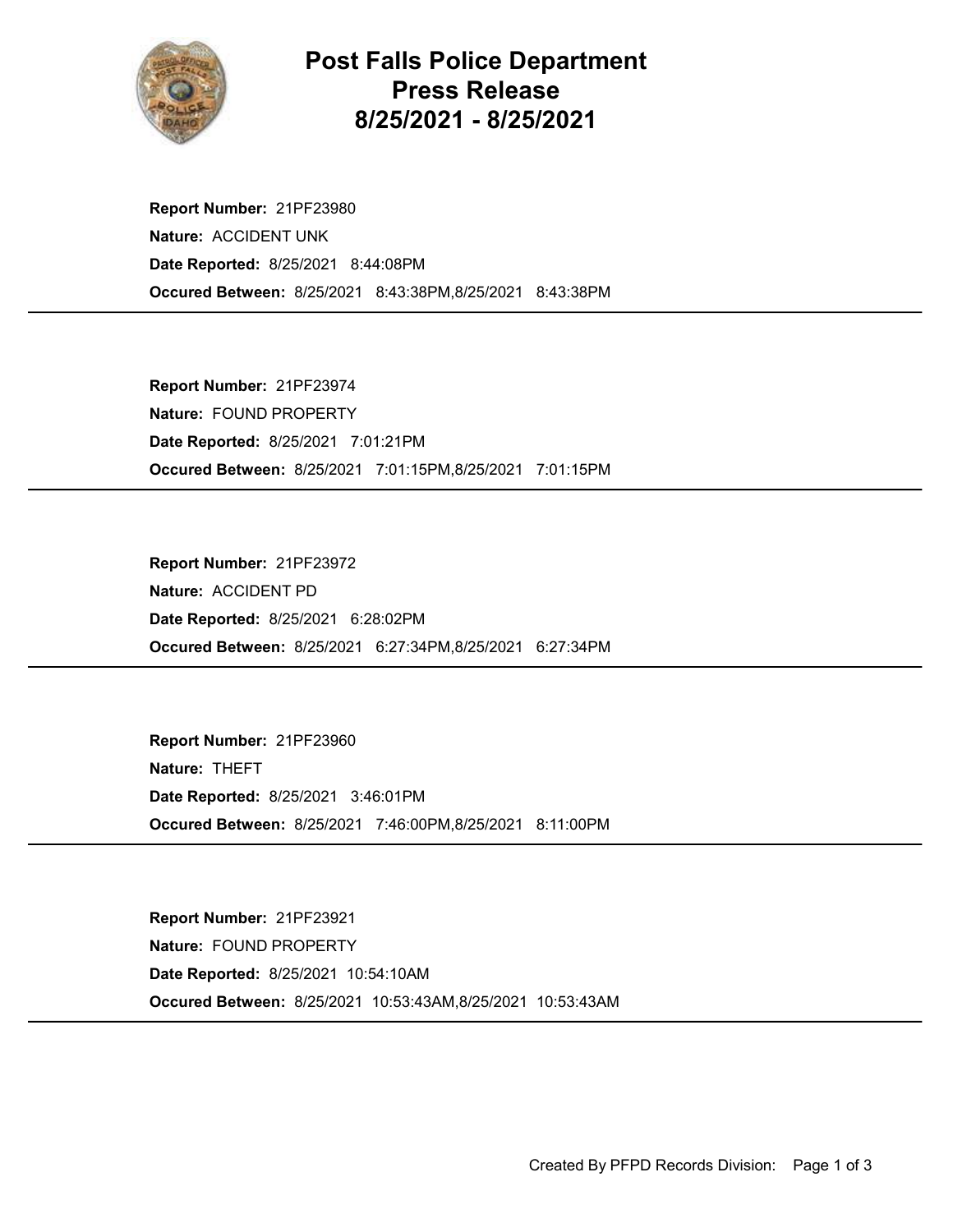Occured Between: 6/1/2021 9:00:00PM,6/1/2021 10:00:00PM Report Number: 21PF23918 Nature: RAPE Date Reported: 8/25/2021 10:37:14AM

Occured Between: 8/5/2021 7:00:00PM,8/24/2021 10:00:00AM Report Number: 21PF23912 Nature: THEFT Date Reported: 8/25/2021 10:13:30AM

Occured Between: 8/24/2021 12:00:00PM,8/25/2021 7:00:00AM Report Number: 21PF23907 Nature: MAL INJURY Date Reported: 8/25/2021 9:24:58AM

Occured Between: 8/25/2021 7:46:57AM,8/25/2021 7:46:57AM Report Number: 21PF23898 Nature: ACCIDENT PD Date Reported: 8/25/2021 7:49:10AM

Occured Between: 8/25/2021 6:26:41AM,8/25/2021 6:26:41AM Report Number: 21PF23891 Nature: AGENCY ASSIST Date Reported: 8/25/2021 6:28:36AM

Occured Between: 8/25/2021 4:58:00AM,8/25/2021 5:00:00AM Report Number: 21PF23889 Nature: SUSPICIOUS Date Reported: 8/25/2021 5:00:53AM